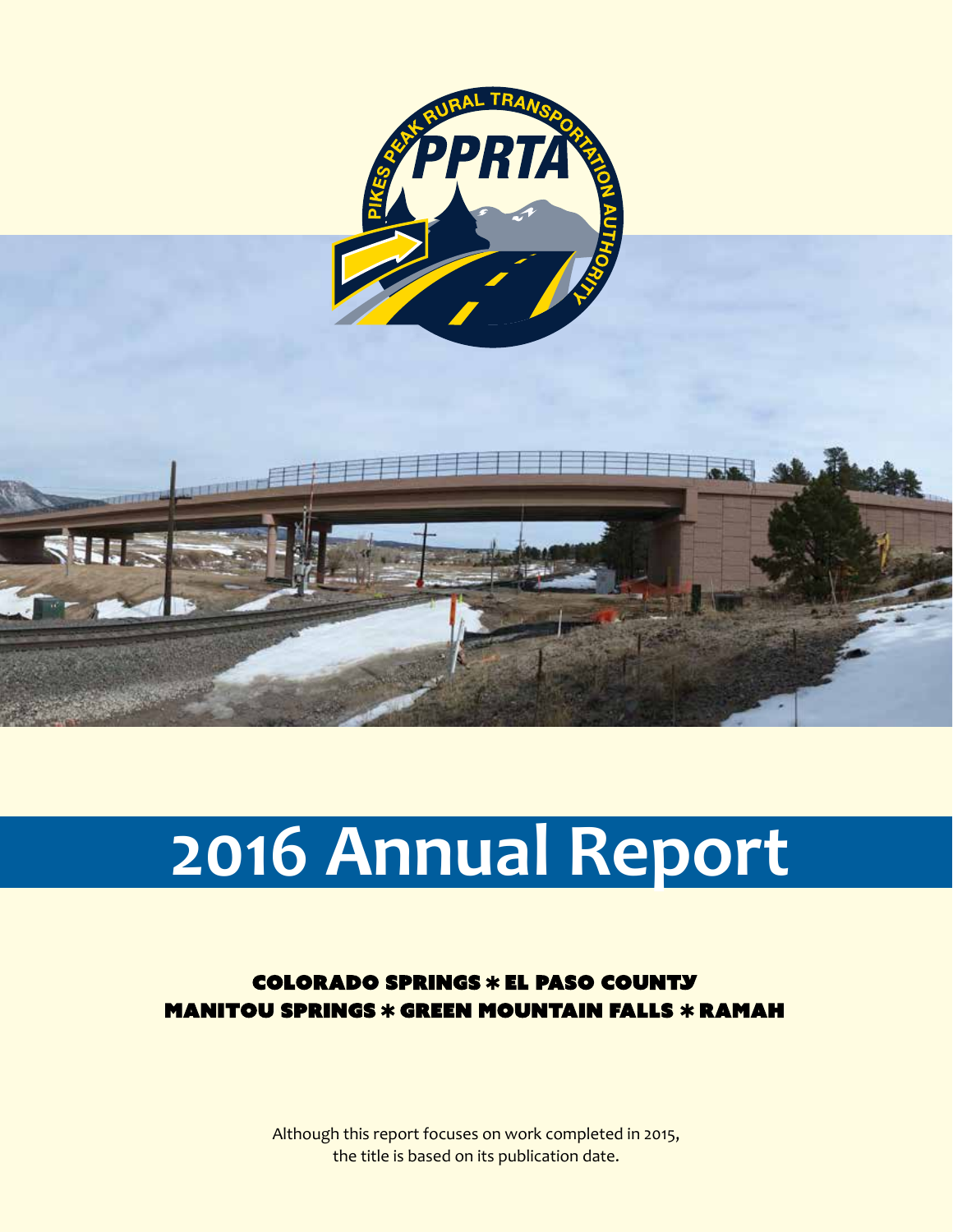

### **Working to improve the Pikes Peak region's transportation system for over a decade**



*Cover photo: Newly completed three-span Baptist Road bridge over Monument Creek and railroad tracks*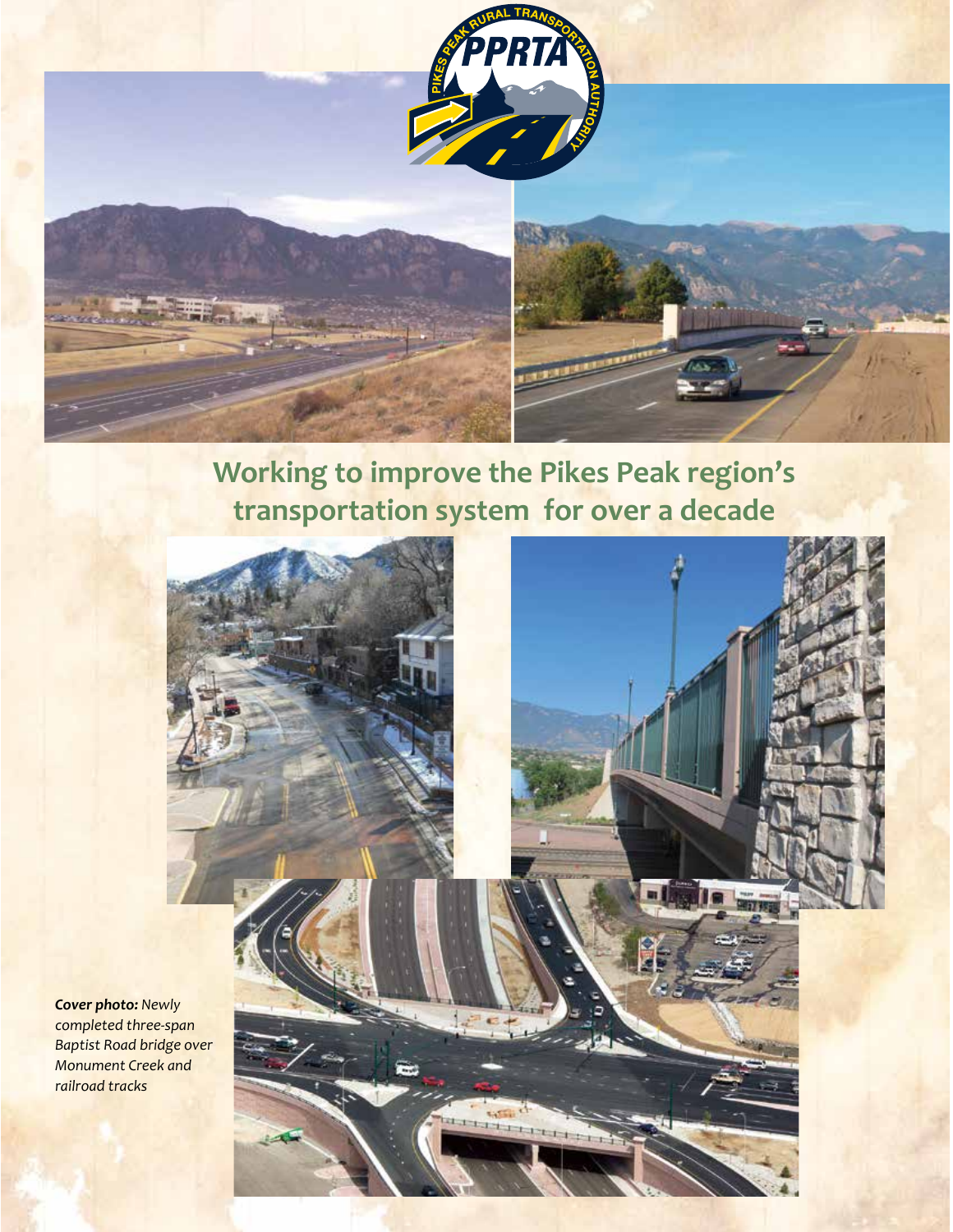# About the PPRTA

In 2003, Colorado Springs was named the most congested city of its size in the nation. Faced with a list of major transportation needs, a group of community, business, and local government leaders came up with a proposal for voters: what if we dedicated a portion of local sales tax to a focused transportation improvement program?

In 2004, voters approved that idea, the Pikes Peak Rural Transportation Authority, and agreed to tax themselves. In 2012, voters set a county record of nearly 80 percent approval to extend the PPRTA's capital portion for another decade.

The program is simple:

- A one-percent sales tax used only for transportation:
	- » 55 percent for a specific list of capital projects
	- » 35 percent for maintenance
	- » 10 percent for transit
- Participating communities El Paso County, Colorado Springs, Manitou Springs, Green Mountain Falls, and Ramah – are allocated funds based on population.
- The list of specific capital projects expires in 10 years, while the maintenance and transit portions continue in perpetuity.
- Administration cannot exceed 1 percent of revenues, a provision voted by citizens to ensure efficient use of taxpayer dollars.

### **PPRTA'S SUCCESS**

- In the past decade, the PPRTA has significantly improved transportation in the Pikes Peak region, and our homegrown program is the envy of many around the state.
- Key connections have been made on arterials that carry hundreds of thousands of citizens to work, school, and other destinations.
- Funds sustain a transit system that many rely on to get to work and medical appointments.
- Road repaving, bridge stabilization, and emergency repairs have saved taxpayers money by extending the life of critical transportation structures.
- Numerous projects have improved safety for drivers, pedestrians, and cyclists.

### *Dear citizens,*

The Pikes Peak Rural Transportation Authority is your program, existing only because voters decided to dedicate your hard-earned tax dollars to improving local transportation. In the following pages, we report to you exactly how the dollars you've entrusted to us were used in 2015. Accountability is an important part of the PPRTA. Administration costs this year, capped at one percent, were kept well below this amount, to 0.67 percent of revenue.

In 2015, the PPRTA spent \$66 million in the community. That's our local money invested directly into our roads and transit system, creating jobs for our neighbors. Those dollars maintained existing roads, extending their lives and saving us money in the long run, made evening and weekend service possible on Mountain Metro Transit, and built the projects you'll read about in this report.

We're also excited to see progress begin this year on a new list of capital projects. Voters approved a new 10-year program in 2012 with overwhelming support, and in the ensuing three years, we've saved up enough dollars to break out the shovels and fire up the trucks.

We always want to hear from you about the PPRTA and how it's doing. Our meetings are open to the public, and we encourage you to stop by, drop us a line at PPRTA@ppacg.org, or read about projects, spending, and more at www.PPRTA.com.

Dennis Hisey, Chair PPRTA Board of Directors

Jim Godfrey, Chair PPRTA Citizen Advisory Committee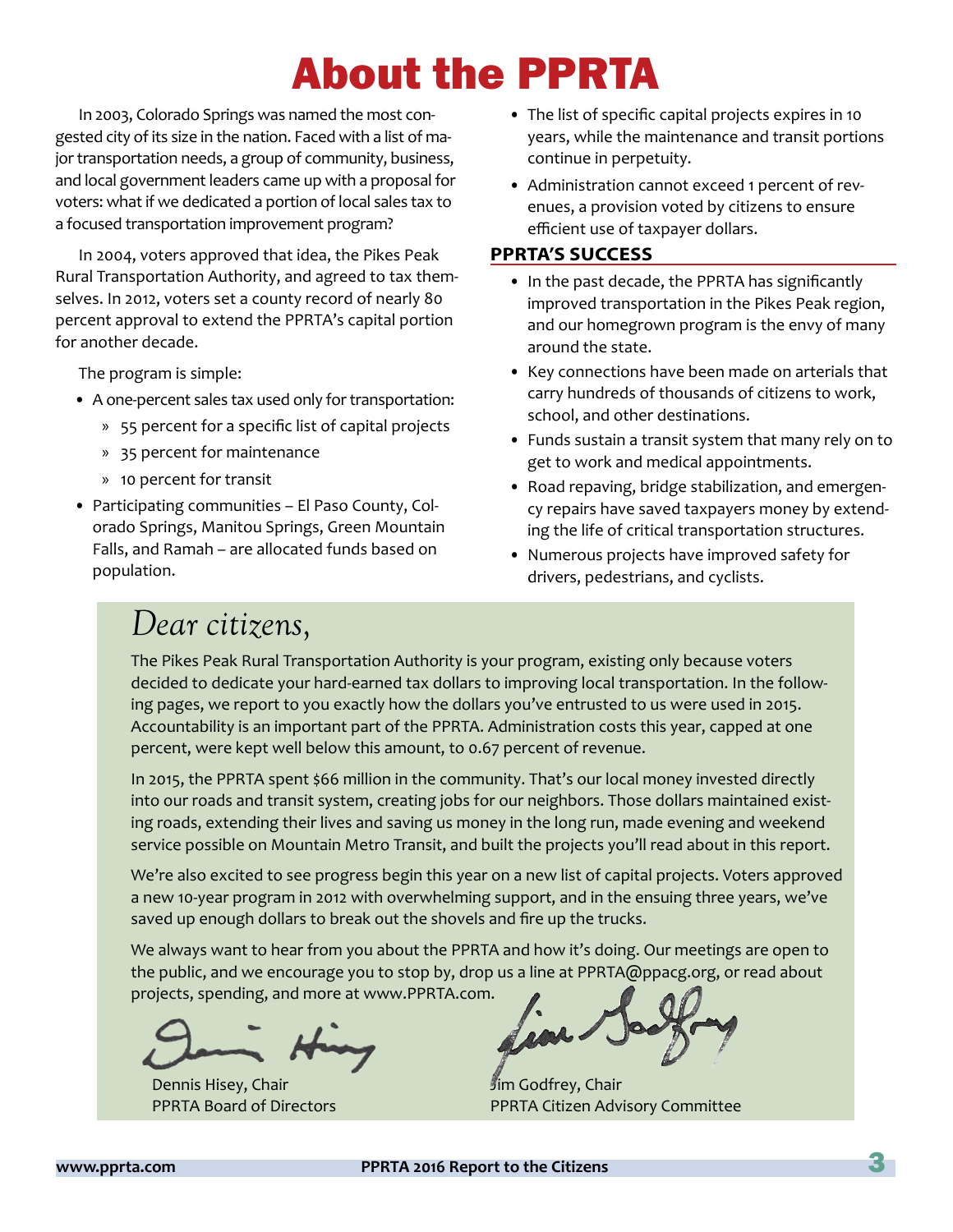# COLORADO SPRINGS

### **CAPITAL PROJECTS**

*(Numbers next to the names of projects refer to the map on the back cover.)* 

### **Vincent Drive Extension (#40) and Vincent Drive Bridge Replacement (#30)**

PPRTA is providing the local match for a Federal Emergency Management Agency grant to stabilize Cottonwood Creek. Work started in early 2015 and includes improvements to Cottonwood Creek downstream of the stone-arch culverts to protect Vincent Drive from flood events in Cottonwood Creek. Project construction was 80 percent complete at the end of 2015; completion is scheduled for spring 2016. (Total project budget = \$19 million; PPRTA portion = \$15.4 million)

### **Austin Bluffs Bridge Widening (#29)**

Colorado Springs began construction on the widening of the Austin Bluffs Parkway Bridge over Cottonwood Creek in March 2014, which included construction of a second parallel bridge north of the Woodmen Road intersection. The project was completed in the spring of 2015. (Total project budget = \$4.6 million; PPRTA portion = \$4.4)

### **Austin Bluffs Parkway Corridor Improvements (#7 & #22)**

This project is a critical component in solving east-west mobility issues that have affected travelers for years. Three key segments of the roadway were widened from four lanes to six: Nevada Avenue to Union Boulevard, Union Boulevard to Meadowland Boulevard, and Barnes Road to Old Farm Drive. Construction started in June 2013 and was completed in August 2015.

Improvements to Greencrest Channel, parallel to Austin Bluffs Parkway, protect the roadway from damage during flood events. PPRTA provided the local match for a Federal Emergency Management Agency grant. Construction started in late 2014 and was completed in July



*The new Austin Bluffs Bridge*



*Three key segments of Austin Bluffs parkway were widened from four lanes to six.*

2015. (Total project budget = \$34.9 million; PPRTA portion = \$32.9 million)

### **Woodmen Road Corridor Improvements (#3)**

This project will widen Woodmen Road to six lanes from east of Academy Boulevard to Lexington Drive. Construction will include an innovative continuous flow intersection at Woodmen Road and Union Boulevard. This intersection configuration will accommodate traffic volume through 2035. Eventually, the city plans on constructing a single-point urban interchange.

In 2015, Colorado Springs completed right-of-way acquisition and environmental clearance for construction. Construction will start as soon as the Colorado Department of Transportation completes required clearances for a federal grant that helps fund the project. Construction should begin in spring 2016. (Phase 2A project budget = \$35.2 million; PPRTA portion  $=$  \$21.8 million)



*A rendering of the Continuous Flow Intersection planned for Woodmen Road and Union Boulevard*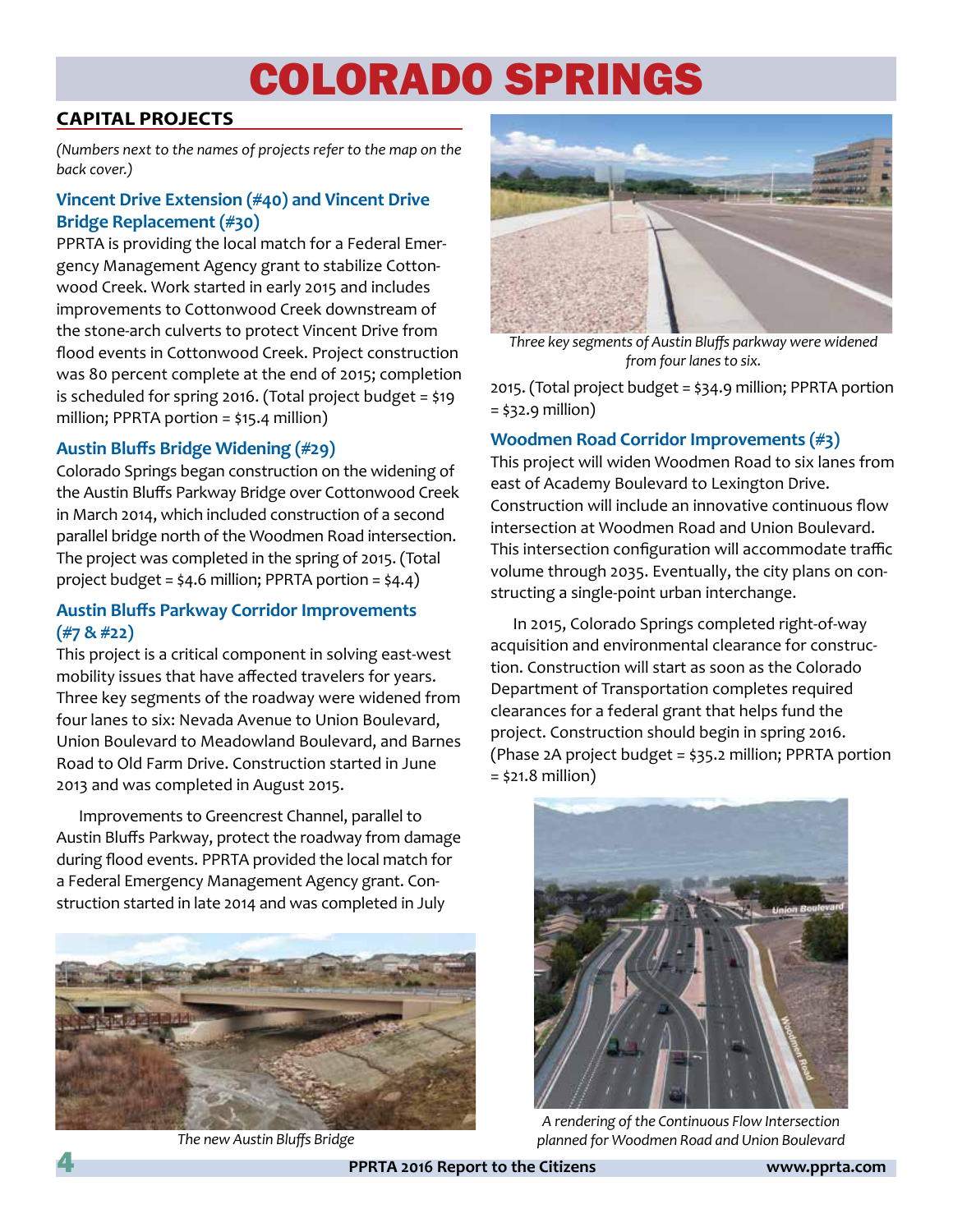### **Academy over Cottonwood Creek Bridge Rehabilitation**

The Academy over Cottonwood Creek Rehabilitation will improve traffic and pedestrian issues and complete a long-missing Cottonwood Creek Trail connection. An engineering firm will complete the design of the project in 2016, and construction is scheduled to start at the end of 2016. (Total project budget = \$1,280,000; PPRTA portion = \$1,280,000)



*Chestnut Street Bridge sinkhole*

Bridge following heavy rain in August 2015. The PPRTA Board quickly approved funding of \$500,000 to accelerate replacement of the bridge. Stabilization work has begun, final design is complete, and construction will begin in the spring of 2016.

The Mark Dabling Boulevard Bridge over South Rockrimmon Basin, which contains corrugated metal pipe with serious deterioration issues and utilities

problems, will be reconstructed beginning in the fall of 2016. (Total project budget = \$1,873,620; PPRTA portion  $=$  \$1,873,620)

### **Las Vegas Street/Royer Street/Union Pacific Railroad Crossing Relocation**

The intersection of Royer Street and the railroad tracks is not a standard crossing design due to steep vertical grades at the tracks and limited spacing between Las Vegas Street and the tracks. The Federal Railroad Administration has recorded 25 train-versus-vehicle accidents at this crossing since 1975. These accidents are primarily caused by "high-centering," where a truck or car bottoms out while crossing the tracks and becomes stuck. Half of the accidents included injuries.

Colorado Springs will construct a new road, called Spring Creek Road, beginning at the existing traffic light on Hancock Expressway and Spring Creek, currently an access to a Colorado Springs Utilities facility. The new road will run south under the Martin Luther King Bypass (US 24) and connect to Las Vegas just east of the bypass, approximately 700 feet away.

When the new roadway and railroad crossing opens, the existing crossing at Royer Street will be closed. Modifications made to the roadway on Royer (i.e., installation of a cul-de-sac on the north side of the tracks, grading between Las Vegas Street and the tracks, etc.) will facilitate



**www.pprta.com PPRTA 2016 Report to the Citizens** 5 *Much of the corrugated metal pipe used in constructing our bridges is nearing the end of its service life.*

### **Centennial Boulevard Extension: Fillmore to Fontanero**

Centennial Boulevard will be extended from Fillmore Street to Fontanero Street. Based on funding availability, the design has been divided into four phases: corridor development, preliminary design, final design, and construction. A design engineering firm was selected through a competitive process, and the preliminary design phase began in May. Construction should begin in 2017. (Total PPRTA project budget = \$10,500,000)

### **Chestnut Street over South Douglas Creek Bridge Replacement**

This project was originally scheduled to begin in 2019, but flooding in August 2015 caused an infrastructure failure that required immediate attention. Construction is scheduled to be completed in October 2016. (Total project budget = \$2 million; PPRTA portion = \$1.8)

### **Emergency Bridge Fund**

The Emergency Bridge Fund was created to address unfunded bridge needs. Many of our bridges were constructed in the 1970s and '80s using corrugated metal pipe. The pipe is now nearing the end of its service life.

The most dramatic pipe failure in Colorado Springs was when a sinkhole opened on the Chestnut Street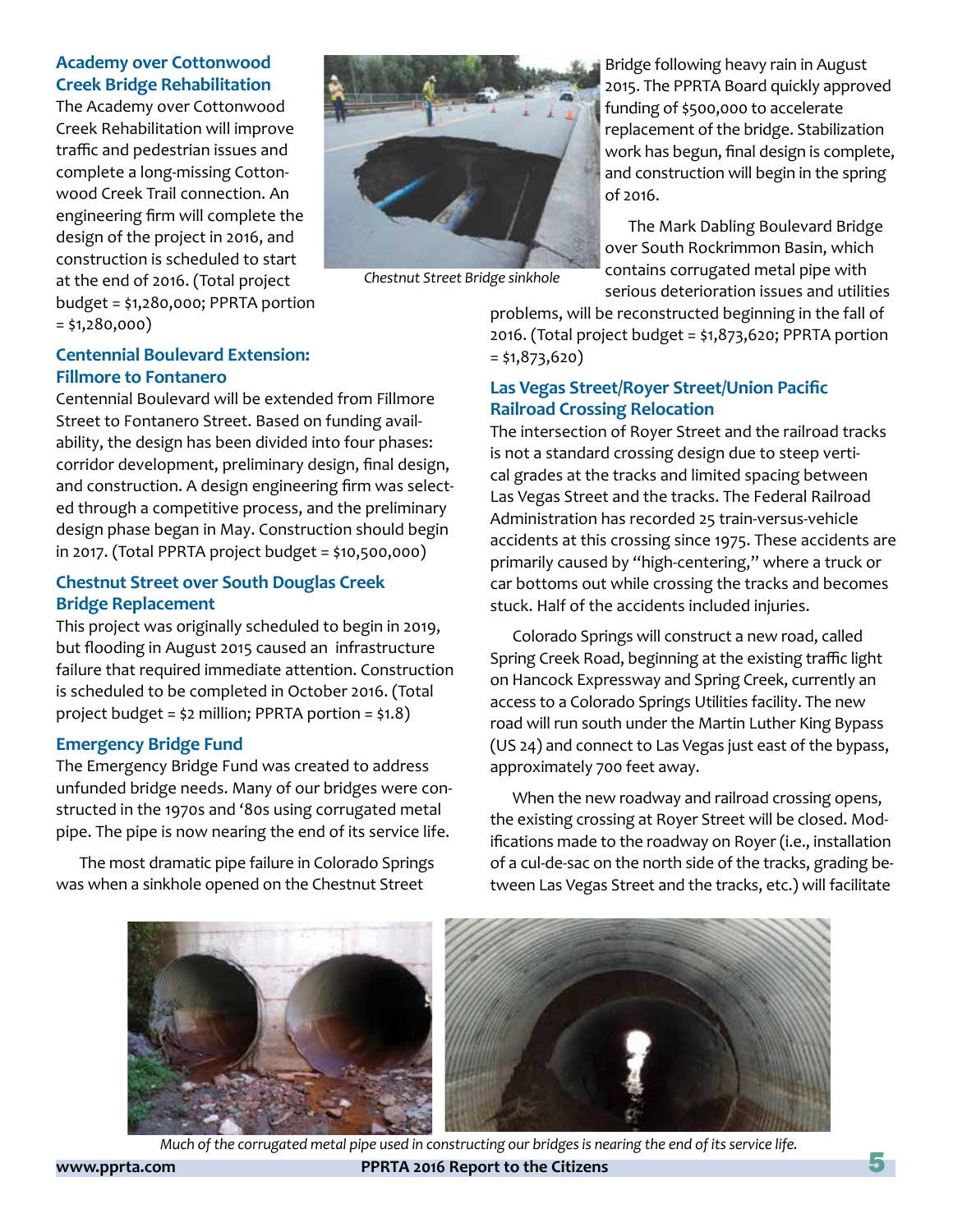

*The new crossing at Royer/Las Vegas Streets and the railroad tracks will greatly improve safety.*

the closing of the crossing. The new crossing will provide a route that is safer for all modes of transportation, maintaining easy access across the tracks. It will also be a railroad "quiet zone," so train horns will be silent along a large stretch of the corridor.

Design is 90 percent complete. The project is working through right-of-way, a CDOT agreement, County agreements, Public Utilities Commission applications, and UPRR coordination. The request for proposals for construction will be released in the second quarter of 2016. (Total PPRTA project budget = \$3,850,000)

### **Pikes Peak Avenue: Colorado to Printers Parkway Pavement Reconstruction**

The reconstruction of Pikes Peak Avenue from Colorado Avenue to Printers Parkway is a PPRTA-funded capital project with a total project cost estimate of \$8,663,000. Pikes Peak Avenue is a primary east-west corridor leading into and out of downtown. The condition of the pavement, curb, gutter, and sidewalk in this section of Pikes Peak Avenue has now deteriorated to the point where a full reconstruction is the best option for returning the roadway to an acceptable level of service. An extensive evaluation of the road will be used to determine the extent and type of work required. An RFP was issued in October 2015 to solicit design services for this project. (Total PPRTA project budget: \$8,663,000)

### **Shook's Run Bridge Corridor Study**

Shook's Run is a drainage basin and stream corridor

east of downtown Colorado Springs. From Constitution Avenue on the north to Fountain Creek on the south, the corridor includes adjacent neighborhoods and park amenities, pedestrian and bicycle trails, and several roadways crossing the stream. This section of Shook's Run is part of the Legacy Loop trail that rings the downtown area.

The majority of the infrastructure in the area was constructed from the early 1900s through the 1960s. The grid system of streets in the area results in numerous roadways of various functional classifications crossing Shook's Run. Many of these bridges are reaching the end of their service lives. To be fiscally responsible, the city's goal is to develop a sustainable infrastructure replacement strategy for the bridges in the Shook's Run Corridor. As a first step, the city is initiating a study of the corridor and surrounding area.

Public meetings were held in June, October, and January, with attendance ranging from 90–155 people. The project team is evaluating the input received and developing themes and values for the corridor. Additional information is available at www.EnvisionShooksRun. com. (Total project budget = \$2,994,600; PPRTA portion = \$2,750,000)

### **Centennial Boulevard Reconstruction – Garden of the Gods to Fillmore**

Centennial Boulevard will be reconstructed from Garden of the Gods to Fillmore Street. The road was originally constructed in the '80s. The pavement has significantly degraded, and current conditions include rutting, differential settlement, potholes and excessive cross slopes. Field investigations and preliminary engineering are complete, and final design is in process. An extensive evaluation of the road has been performed

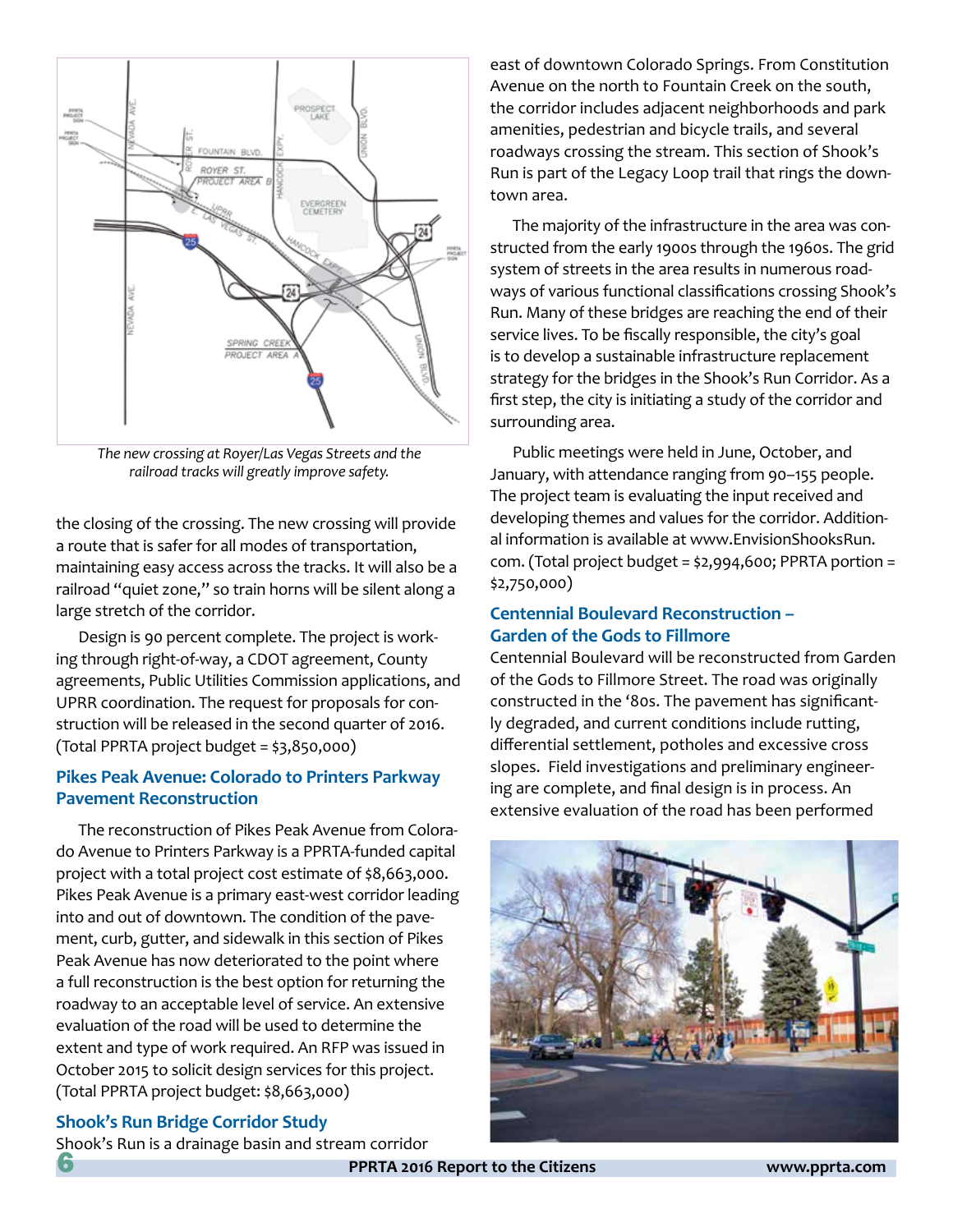to determine the extent and type of work required. The northern two-thirds of the project are designed to be fully reconstructed from the roadbase up to an entirely new pavement surface. The southern third of the project is designed to have selective concrete replaced and to be milled and overlayed. The project is scheduled for construction advertisement in spring 2016. (Total PPRTA project budget = \$8,065,000)

### **Pedestrian, School and Neighborhood Sidewalk Improvements**

The City's Comprehensive Plan, Intermodal Transportation Plan, and the Complete Streets Policy strongly recommend that streets be designed to accommodate safe and efficient pedestrian access. Many do not. Proposed pedestrian improvements will continue to:

- Construct missing pedestrian connections along transportation facilities, schools and neighborhoods
- Follow the Street Department quadrant approach, which schedules road maintenance by dividing the city into four areas and cycling through these areas in the course of four years
- Improve safety
- Improved pedestrian connectivity

Colorado Springs developed a 2015 construction list of approximately 60 locations, approved by the Citizens Transportation Advisory Board in December 2014. An engineering firm has constructed approximately 80,000 square feet of new infill sidewalk through December 2015. (Total PPRTA project budget = \$1,134,590 for 2015; \$1,099,000 for 2016–2022)

### **Tutt Boulevard Extension**

The Tutt Boulevard extension is a joint Colorado Springs/El Paso County project. Tutt Boulevard will be extended north from Dublin Boulevard and connect with the existing Tutt Boulevard, a distance of approximately 1,500 feet. New development has been planned along the proposed Tutt alignment, so the schedule for this project has been expedited. Construction of the first phase from Dublin Boulevard to Vickie Lane was completed at the end of 2015. Design of the second phase began in 2015, with construction anticipated in 2016. (Total project budget = \$1.9 million; PPRTA portion  $=$  \$1.9 million)

### **MAINTENANCE**

#### **Bridge Repair and Maintenance Program**

In 2015, the Bridge Maintenance Program completed emergency, structural, and safety repairs to numerous bridges, including several large projects designed to lengthen the life of bridges vital to the Colorado Springs transportation network. These projects included the installation of waterproofing measures at the Voyager Parkway Bridge over Kettle Creek and the Garden of the Gods Bridge over Monument Creek.

Safety repairs in 2015 included 12 repairs to bridge guardrails and tree removal at locations where sidewalks, roadways, or waterways were restricted by trees. The safety of the tunnels on Gold Camp Road was improved by a scaling operation in summer 2015.

Multiple emergency repairs in 2015 included repairing flood damage at Broadmoor Bluffs Drive. This project was completed quickly to restore the roadway to its normal level of service.

### **Concrete Repairs**

The PPRTA funds roadway repairs and improvements throughout Colorado Springs. In 2015, the Pre-Overlay Contracted Concrete Repair Program spent the majority of its funds (66%/\$5,300,000) to help prepare roads for resurfacing. This program uses a systematic approach to repair all significantly damaged concrete on designated streets. Resources to this program were increased to maximize scheduling flexibility and reduce concrete repair costs by working in advance of the paving operations.

The City also continued its two citizen-request concrete repair programs, which work city-wide to repair priority-rated damage outside of the areas to be resurfaced. The On-Call Program repaired 197 locations (\$791,000), and the Cost Share program served 123 households (\$156,000 plus \$111,377 in citizen contributions).

The combined concrete repair programs completed improvements to 16.72 miles of damaged curb and gutters and 6.11 miles of sidewalk, and installed or repaired 377 pedestrian ramps and 116 crosspans. Concrete repairs were also made to multiple medians, driveways, inlets, and alley entrances.

### **Resurfacing and Pothole Patching Projects**

Streets are selected for resurfacing based on type, rated conditions, and general location. The 2015 Resurfacing Programs focused their efforts on streets in the City's Southern District. Specifically, \$4,800,000 funded mill and overlay on 67 lane miles of roadway. Contractors also covered 100 lane miles with a chip-seal preventative maintenance treatment, using a very hard, 100 percent recycled, local slag aggregate for longer wear. In support of the chip seal program, the city established a new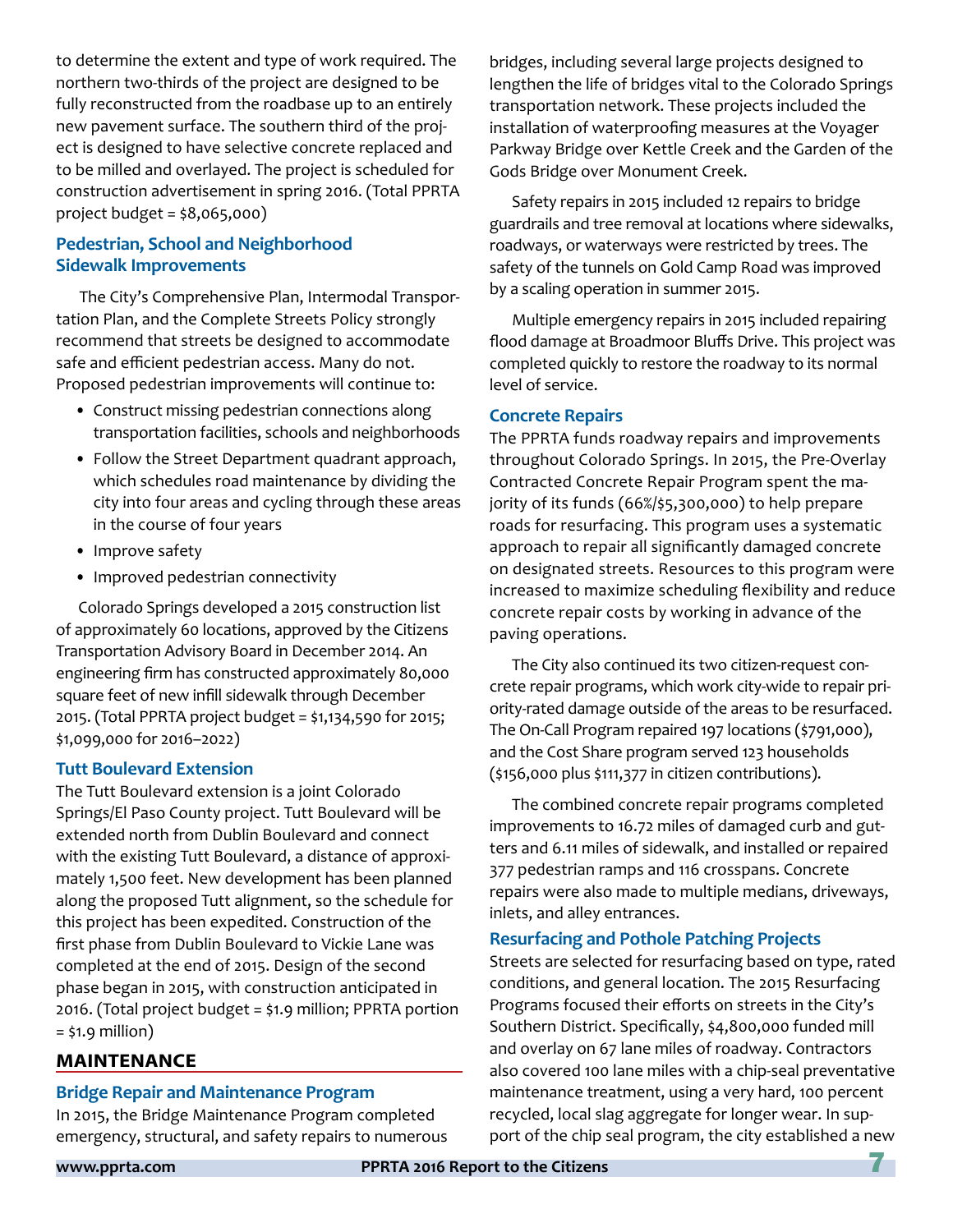

*Paving operations*

storage depot and purchased 11,136 tons of slag for use in the 2015/2016 program years. Pre-purchasing materials allows the city to obtain better pricing and guaranteed delivery of this limited material.

PPRTA funds also support general street maintenance through material purchases. Crews patched a total of 59,430 potholes in 2015 and placed 8,171 tons of asphalt on larger patches and road repairs. Additionally, 212,840 square yards of crack seal material prepared roads for the 2015 Chip Seal Program and reduced general road deterioration from water and ice.

Streets maintenance includes the manufacture and upkeep of various roadway signs. PPRTA funds purchased 27,415 square feet of vinyl sheeting and 10,557 square feet of aluminum sign blanks for the fabrication of new signs. City and contracted staff installed, repaired, or attended to a total of 5,562 signs within the city during the 2015 program year. PPRTA funds also contribute to the purchase and placement of crosswalks and school markings, painted lines, and guardrail maintenance.

#### **TRAFFIC ENGINEERING**

In 2015, PPRTA program funding was used to rebuild signals throughout the community that were installed more than 25 years ago and have exceeded their functional life.

Larger poles and bases allow the traffic signal heads to be higher for better visibility and vehicle clearance.

Eight traffic signal locations were completed in 2015:

- Cheyenne Road
- Southgate and Nevada
- Austin Bluffs and Stanton
- Austin Bluffs and Regents
- Austin Bluffs and Oro Blanco

### **CITY OF COLORADO SPRINGS** CONTACTS

Capital Projects and Bridges, Mike Chaves: 385-5408 Potholes: 385-6808 Streets and Alleys: 385-5934 Pedestrian Ramps, Sidewalks, Curb & Gutters:

385-5411 Signs and Markings: 385-5401 Traffic Signals (Timing): 385-5966 Traffic Signals (Maintenance): 385-6721 Mountain Metropolitan Transit: 385-RIDE (7433) www.coloradosprings.gov

### **EL PASO COUNTY**

Capital Projects: Jennifer Irvine, 520-6460 jenniferirvine@elpasoco.com

Road Maintenance: John Clack, 520-6460 johnclack@elpasoco.com www.elpasoco.com

### **CITY OF MANITOU SPRINGS**

Shelley Cobau, 660-0627, scobau@comsgov.com www.manitouspringsgov.com

### **TOWN OF GREEN MOUNTAIN FALLS**

Michael Cullinane, 684-7850, mcpublicworks@gmail.com www.gmfco.us

#### **TOWN OF RAMAH**

Cindy Tompkins, 347-2586, calhanclerk@qwestoffice.net

### **PPRTA**

Robert MacDonald, Board Secretary, 471-7080, rmacdonald@ppacg.org Rick Sonnenburg, Program & Contracts Manager,

471-7080 x138, rsonnenburg@ppacg.org

Beverly Majewski, Financial Manager, 471-7080 x136, bmajewski@ppacg.org

Rachel Beck, Policy and Communications Manager, 471-7080 x139, rbeck@ppacg.org www.pprta.com

- Austin Bluffs and American, Meadowland
- Austin Bluffs and Woodmen, Ranch, and Union
- Boulder at Shook's Run trail

Five intersections along Academy Boulevard including Austin Bluffs, Vickers, Montebello West, Lehman and Bijou—were contract designed and advertised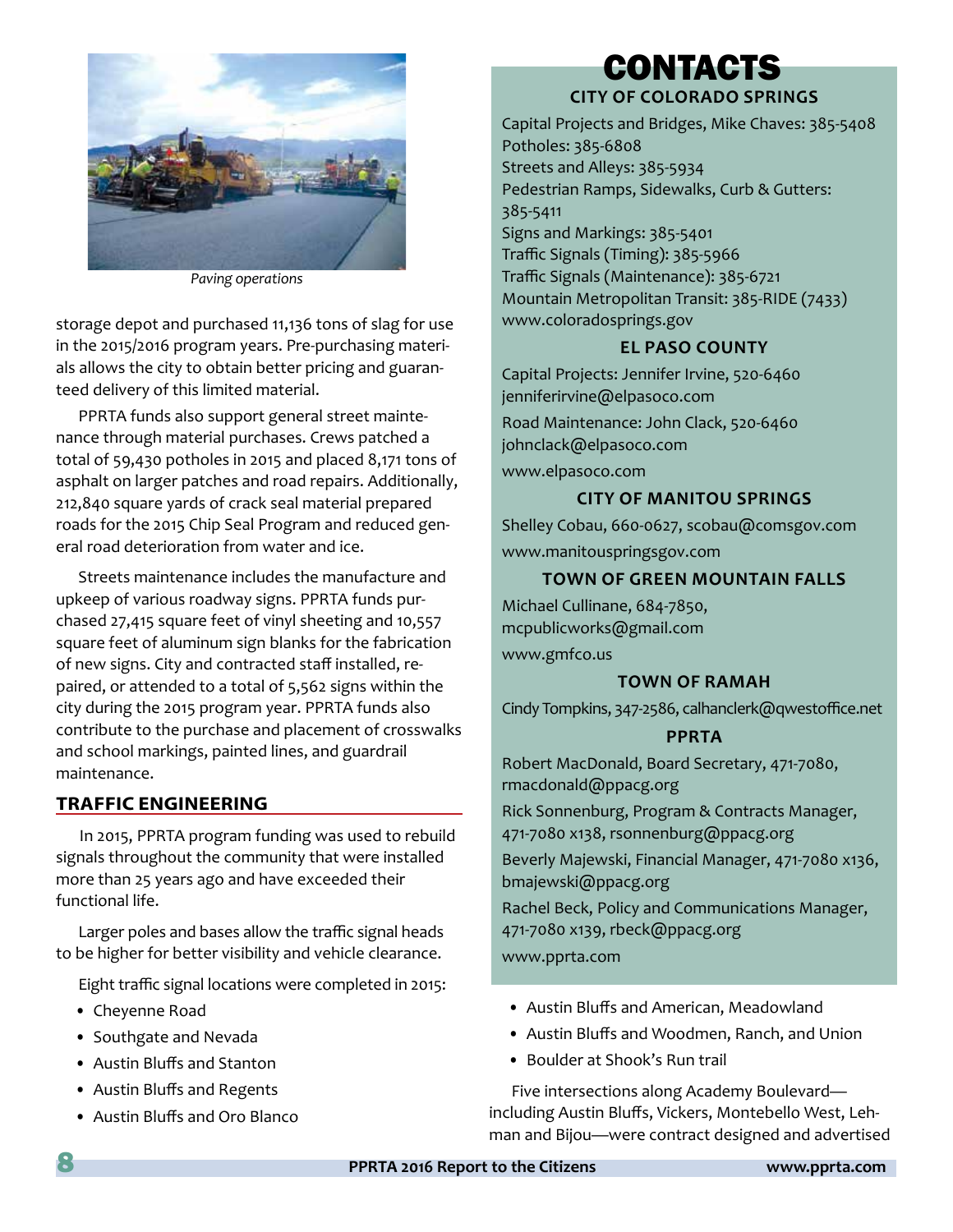for construction in 2016. Over the past 10 years, 154 intersections have been rebuilt.

Hardware upgrades of existing controller cabinets are key to prolonging the life of traffic signals. A critical component to operation of the traffic signal is the 24-volt power supply. During summertime operation, cabinet temperatures reach 140° F, which often leads to signal failure. To date, 420 fully-electronic power supplies have been installed to replace older styles, with a remaining 164 to be completed. Of the 420 intersections completed, there were no heat-related failures during the summer of 2015.

#### **On-Street Bikeway Improvements (#28)**

Colorado Springs installed approximately seven miles of new bike lanes, bike boulevards, and trail connections, including:

- Hancock Expressway
- Spring Meadow Drive
- 8th Street
- 26th Street
- Polk Street
- Beacon Street
- Midland Trail to 26th Street
- Midland Trail/Foothills Trail Bridge

Prospect Lake Drive was widened to complete the installation of contra-flow bicycle lanes, which allow bicyclists to go both with and against traffic, adjacent to Memorial Park. Buffered bike lanes, which provide separation between traffic and cyclists, were installed on Arcturus Drive, Astrozon Street, and Jet Wing Drive, bringing the total of buffered bike lanes in Colorado Springs to 4.5 miles. Colored pavement markings within bicycle lanes at Kiowa Street and Cascade Avenue raise awareness in high-traffic areas where cyclists and vehicles share a lane.

The Colorado Springs bike website (www.coloradosprings.gov/bikes) was updated, including adding online reporting of dangerous locations or obstructions and an updated bike map of existing facilities, and announcing the installation of the 26th Street warning beacon/bike counter for blind "S" curves.

Bike Enhancements: The Popcycle Bridge is a unique and exciting place for kids to learn the rules of the road. All-purpose bike repair fix-it stations were installed at five locations.

PPRTA was able to provide valuable funding to

### **Current PPRTA Board Members**

Commissioner Dennis Hisey, Chair dennishisey@elpasoco.com El Paso County

Council President Merv Bennett, Vice Chair mbennett@springsgov.com City of Colorado Springs

Councilmember Larry Bagley lbagley@springsgov.com City of Colorado Springs

Commissioner Amy Lathen amylathan@elpasoco.com El Paso County

Commissioner Peggy Littleton peggylittleton@elpasoco.com El Paso County

Councilmember Bill Murray bmurray@springsgov.com City of Colorado Springs

Mayor Nicole Nicoletta nnicoletta@comsgov.com City of Manitou Springs

Mayor Pro Tem Tyler Stevens gmf@tymosaco.net Town of Green Mountain Falls

Mayor Dennis Carpenter thecatman1955@hotmail.com Town of Ramah

close expensive gaps in the system where other local monies or tax revenues were insufficient to cover high costs. For instance, the Prospect Lake Road widening in two locations helps facilitate a connection from downtown Colorado Springs to Prospect Lake and then east to Chelton Road. Other planned projects will take this connection and continue extending both east and southeast toward Peterson Air Force Base and other transportation-challenged areas of the city.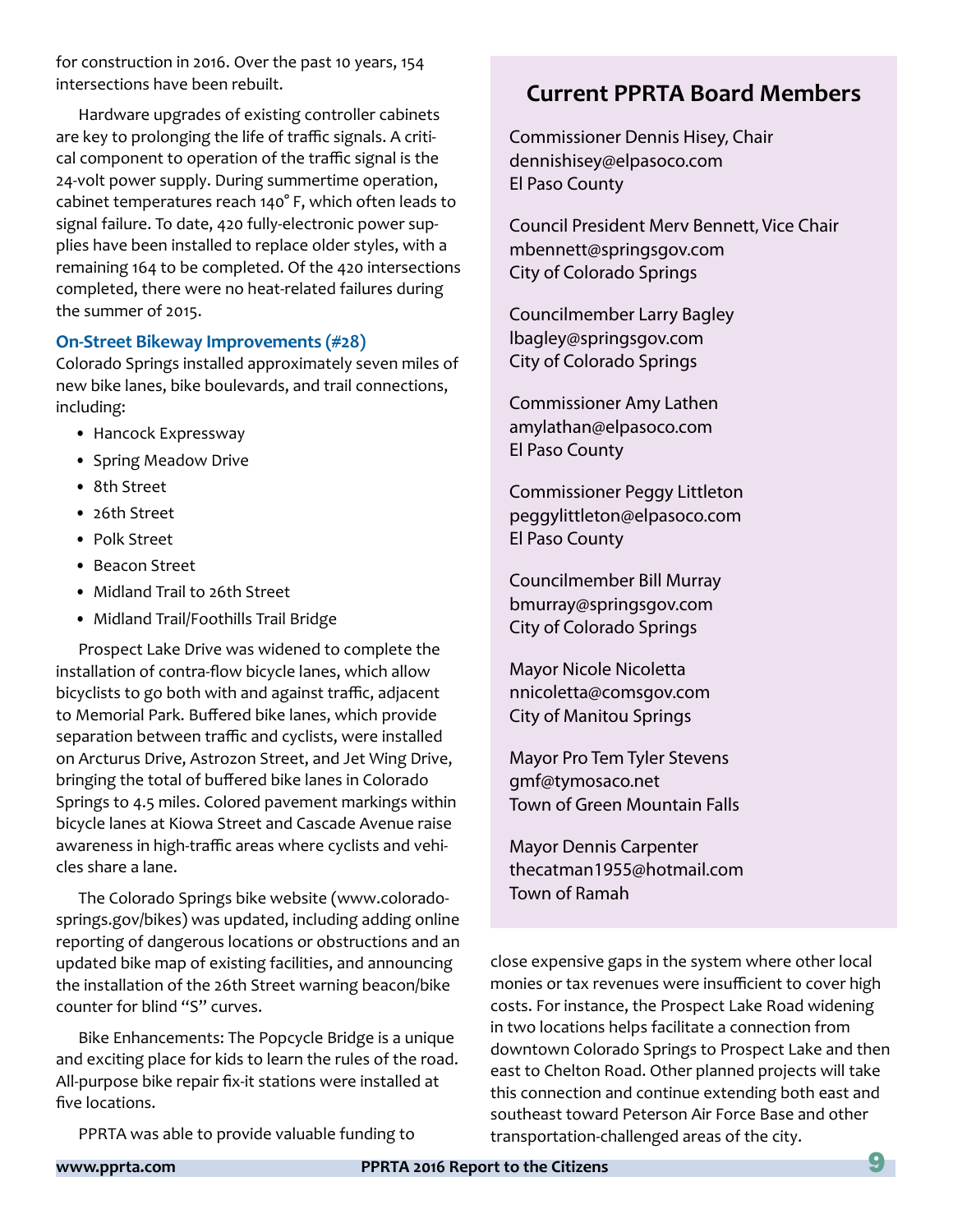# EL PASO COUNTY

### **CAPITAL PROJECTS (2005–2014)**

### **Stapleton Drive Extension-US 24 to Curtis Road (#26)**

In 2015, the Stapleton Drive Extension (East) advanced to final design. Construction began in June and was substantially completed in November 2015. The road extension provides a missing east-west link in the roadway network, extending two lanes of Stapleton Drive southeast from U.S. Highway 24 to the Judge Orr Road/Curtis Road intersection and includes turn lanes at the intersections of U.S. 24 and Judge Orr/Curtis Road. (PPRTA budget: \$5.25 million)



*Stapleton Drive Extension (East): Roadway alignment before (left) and after (below) looking south and east from US 24*



### **County Line Road (#10)**

Construction on this safety improvement project along the corridor from I-25 to Furrow Road started in the



*County Line Road, looking west*

summer of 2014. After a winter suspension, the project resumed construction in April 2015 and was substantially completed in July with the placement of the top mat of asphalt and final striping. Improvements included adding shoulders, revisions to the vertical profile and horizontal alignments, drainage improvements, providing turn lanes at key

intersections, and major reconstruction and widening of the intersection at Furrow Road, including construction of two retaining walls to accommodate the vertical alignment changes. (PPRTA budget: \$7.4 million)

### **Marksheffel Road South (#25)**

The Marksheffel South project will construct transportation and safety improvements for the 11-mile corridor that extends from State Highway 24 to the future connection with Mesa Ridge Parkway. The construction contract was awarded in November 2015. Construction will start in early 2016 and is expected to be completed by fall 2017. Additional road work funded with PPRTA maintenance funds will complement the capital project, and improvements between the future extension of Mesa Ridge Parkway to Link Road will be completed in 2016. (PPRTA budget = \$31.42 million)

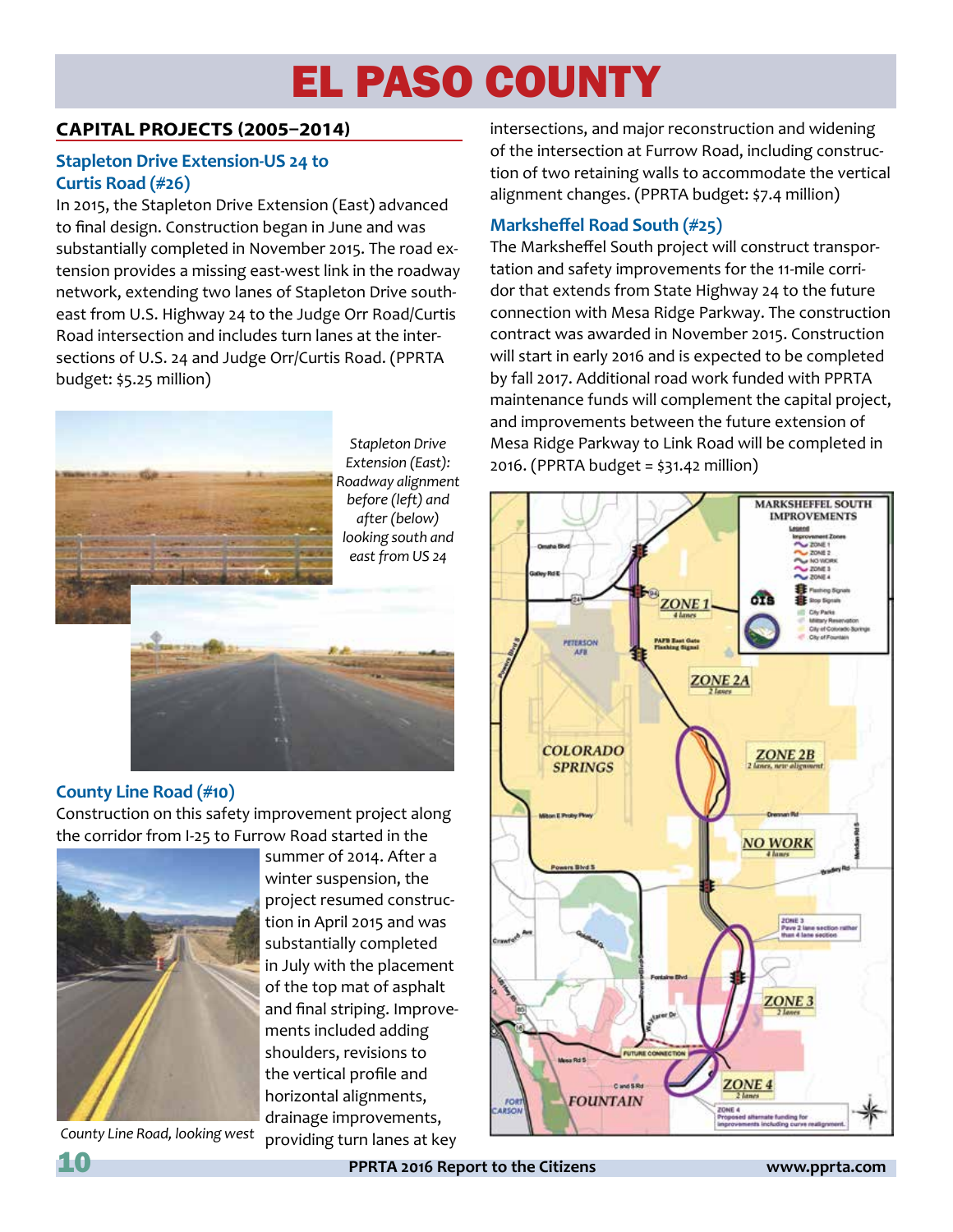

*Girder erection for Baptist West bridge*

### **Baptist Road Widening-Mitchell Avenue to I-25 (#1) and Baptist Railroad Crossing Overpass at Monument Creek (#6)**

This project consists of two A-list projects: Baptist Road widening from Interstate 25 to Forest Lakes Drive and the Baptist Road railroad crossing at the BNSF railroad. In late 2014, the construction contract was awarded and construction began in May 2015. Construction was advanced at an aggressive pace, and the approach roadway improvements, the roundabout at the Baptist Road/Old Denver Highway intersection, and the threespan bridge over the railroad and Monument Creek were completed in December. The new bridge and roadway alignment opened to the public in December, and final elements of construction will be completed by the summer of 2016. (Budget: \$13.16 million; \$11.41 million PPRTA, \$1 million state grant, \$0.75 million Baptist Road Rural Transportation Authority)

### **CAPITAL PROJECTS (2015–2024)**

#### **Highway 105**

In 2015, the preliminary design was initiated for the five-mile-long Highway 105 corridor between I-25 and SH 83. Federal funds have been approved for a portion of

the improvements between Woodmoor Drive and Lake Woodmoor Drive. Surveying, updating of traffic data, and environmental scoping have begun for the entire corridor, with final design expected to start in late 2016. (PPRTA budget = \$18.314 million)

### **Monument Hill Road Safety Improvements**

This safety improvement project aims to identify and correct deficiencies in the existing roadway. Anticipated enhancements include improvements to sight distance, horizontal and vertical alignments, drainage, and water quality; the addition of shoulders; and intersection and multimodal improvements. In late 2015, project design began and is planned to run through 2016. Construction is anticipated for 2017/2018. (PPRTA budget = \$3.965 million)

### **Old Meridian Road/McLaughlin Road Roundabout**

The McLaughlin Roundabout will involve reconstructing the McLaughlin Road/Old Meridian Road intersection as a modern single-lane roundabout and upgrading Old Meridian Road toward Highway 24. The current intersection consists of three approaches with poor alignment, resulting in driver confusion and traffic conflicts. The project is a safety improvement that will include pedestrian facilities at the intersection and along Old Meridian Road to the southeast and McLaughlin Road to the northeast. Design for the project will continue in 2016 with construction anticipated for 2017. (PPRTA budget = \$2.376 million)

#### **West Colorado Avenue**

This project is a joint effort of El Paso County, the City of Manitou Springs, and the City of Colorado Springs. The planning phase of the project (funded by CDOT)





*Preliminary design concept for Old Meridian/McLaughlin roundabout*

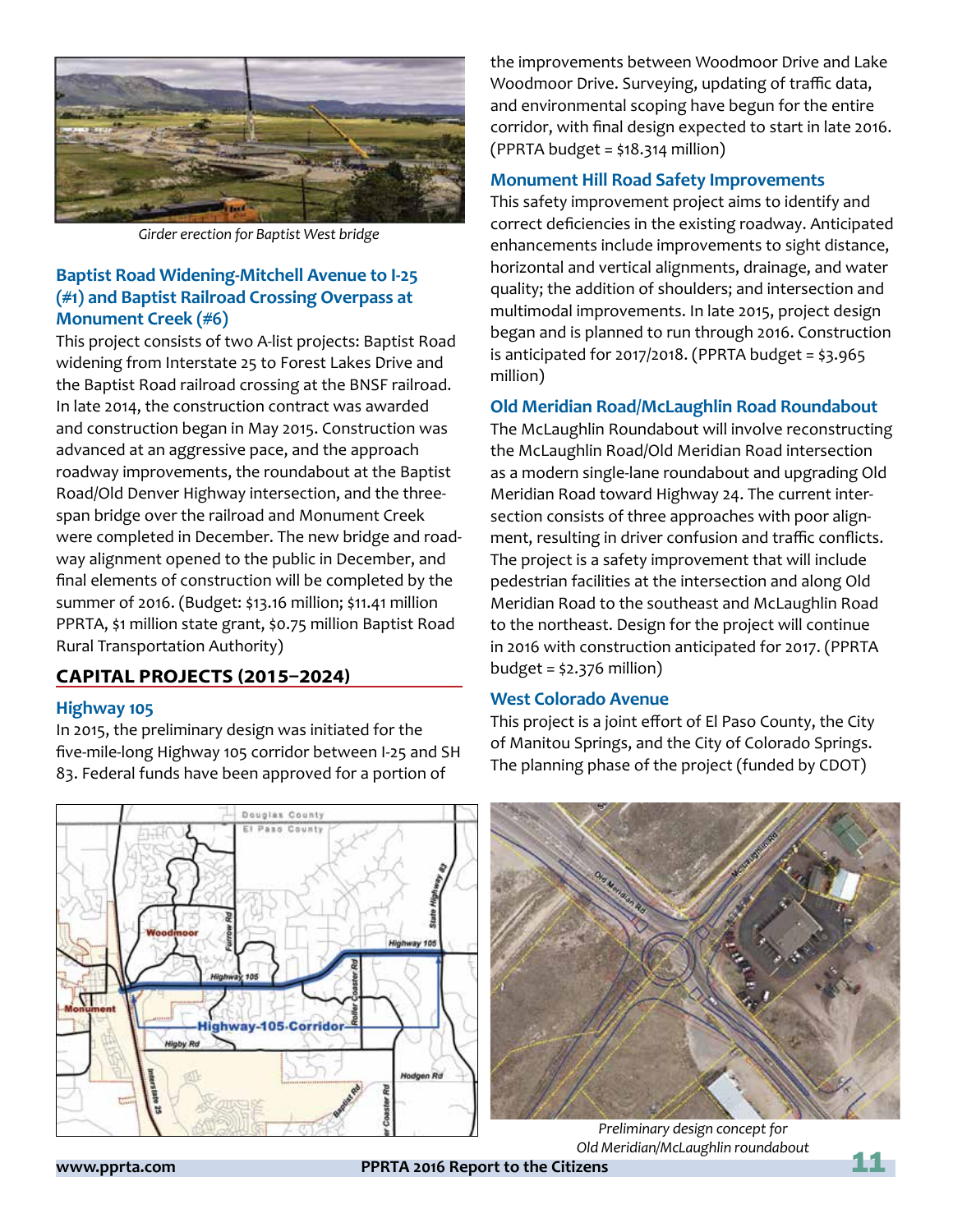concluded with a public open house in March 2013 in which the preferred three-lane option, as recommended by citizens and stakeholders, was presented to the public. Recommendations were made for short-term transportation and safety improvements and a longrange livable, walkable, economic vision for the 1.5 miles of West Colorado and Manitou Avenues between North 31st Street and the U.S. 24 interchange. The final design for the project should be complete in early 2016, and construction should begin in 2016. (Budget: \$15.581 million: \$12.178 million PPRTA)

### **Meridian Road Extension-Falcon Highway to US 24 Highway (#8) and New Meridian Road at US 24** This project includes:

- Intersection improvements at U.S. Highway 24 and both Old Meridian and New Meridian Roads
- The New Meridian Road Extension from U.S. 24 to Falcon Highway
- The Falcon Park and Ride, including the Swingline Road extension between Old and New Meridian Roads



*Design concept for Meridian Road extension from U.S. 24 to Falcon Highway*

These projects are being designed and constructed concurrently for cost and time efficiencies. The traffic signal at Old Meridian/U.S. 24 will be removed and access control at this location converted to a right-in/ right-out. New Meridian/U.S. 24 will be completed as a



*Paving operation on Terminal Avenue*

full-movement signalized intersection. Improvements will maximize intersection operational efficiency, increase motorist and pedestrian safety, and provide better turn lanes and drainage improvements. Preliminary design is 90 percente complete, and final design will begin in 2016. The project involves ongoing coordination with CDOT, the City of Colorado Springs, Mountain Metro Transit, and other stakeholders. (Total budget: \$8.22 million; \$5.12 million PPRTA, \$2.52 million federal, \$0.58 million El Paso County)

### **MAINTENANCE PROJECTS**

The inspection and testing for the maintenance projects was performed by the El Paso County Construction Services Section. (Note: All mileages indicated represent centerline miles.)

**Paving:** El Paso County spent \$3,837,854.29 for the 2015 PPRTA Asphalt Rehabilitation Program, paving 19.73 centerline miles of roadway. These roads were also patched, striped, and shouldered, and thermoplastic street markings were installed. Sub-grade repairs were performed as necessary.



*Graveling on Scott Road*

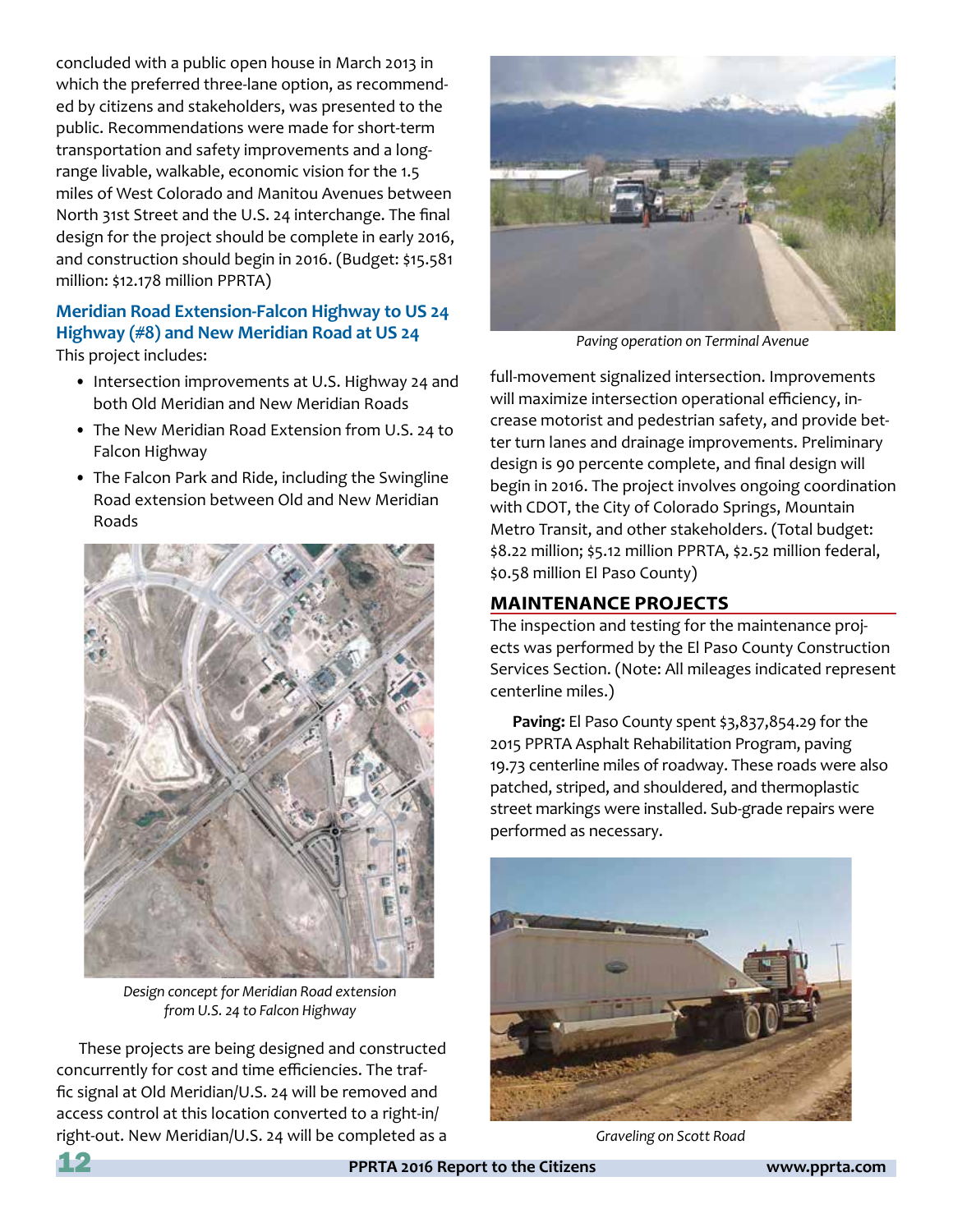

**Graveling:** Gravel was installed on 7 miles of roads, including:

- Green Tree Road
- Warriors Path
- Arrowgrass Loop
- Snowbrush Drive
- Scott Road
- Windmill Road
- a portion of Wildridge

**Chip sealing:** Chip seal was installed on 46 miles of roads. A contractor was hired to crack seal the roads prior to the chip seal. Chip seal and crack seal protect the road from water, prevent potholes, and extend the life of the road.

**Concrete:** In 2015, \$2,352,586.20 was spent on concrete drainage projects at various locations. This amount was spent on pouring approximately 38,730 linear feet of sidewalk and curb and gutter, 115 pedestrian ramps, and 26 cross pans.

**West Colorado Avenue Maintenance:** Local residents, businesses and visitors are benefiting from a recent pavement overlay that improves the road surface on West Colorado Avenue between the U.S. 24 interchange and 31st Street. With the start date of capital improvements not anticipated until 2016, El Paso County performed critical maintenance to improve driving conditions in preparation for the winter driving season. This critical work on one of the most heavily-travelled major thoroughfares in the region was made possible through PPRTA dollars.



*Applying chip seal Curb and gutter pour on Burnam Street*

### **2016 PPRTA Budget in Brief**

The PPRTA Ballot initiative allows administrative expenses of up to one percent of revenues.

| <b>Net Revenue:</b>                                                                                                  |            | \$84,931,500 |
|----------------------------------------------------------------------------------------------------------------------|------------|--------------|
| <b>Allocation:</b>                                                                                                   |            |              |
| Capital (55%)                                                                                                        |            | \$46,712,325 |
| Maintenance (35%)                                                                                                    |            | \$29,726,025 |
| Transit (10%)                                                                                                        |            | \$8,493,150  |
| <b>Capital</b>                                                                                                       |            | \$46,712,325 |
| <b>Green Mountain Falls</b>                                                                                          |            | \$51,384     |
| <b>Manitou Springs</b>                                                                                               |            | \$397,055    |
| Colorado Springs                                                                                                     |            | \$33,100,353 |
| El Paso County                                                                                                       |            | \$13,154,191 |
| Ramah                                                                                                                |            | \$9,342      |
| <b>Maintenance:</b>                                                                                                  | Population | \$29,726,025 |
| Green Mtn Falls                                                                                                      | 0.1089%    | \$32,371     |
| <b>Manitou Springs</b>                                                                                               | 0.8494%    | \$252,503    |
| Colorado Springs                                                                                                     | 70.8586%   | \$21,063,456 |
| El Paso County                                                                                                       | 28.1621%   | \$8,371,473  |
| Ramah                                                                                                                | 0.0209%    | \$6,222      |
| <b>Transit:</b><br>\$12,122,410<br>(including fare box revenue and appropriation<br>of a portion of Transit Reserve) |            |              |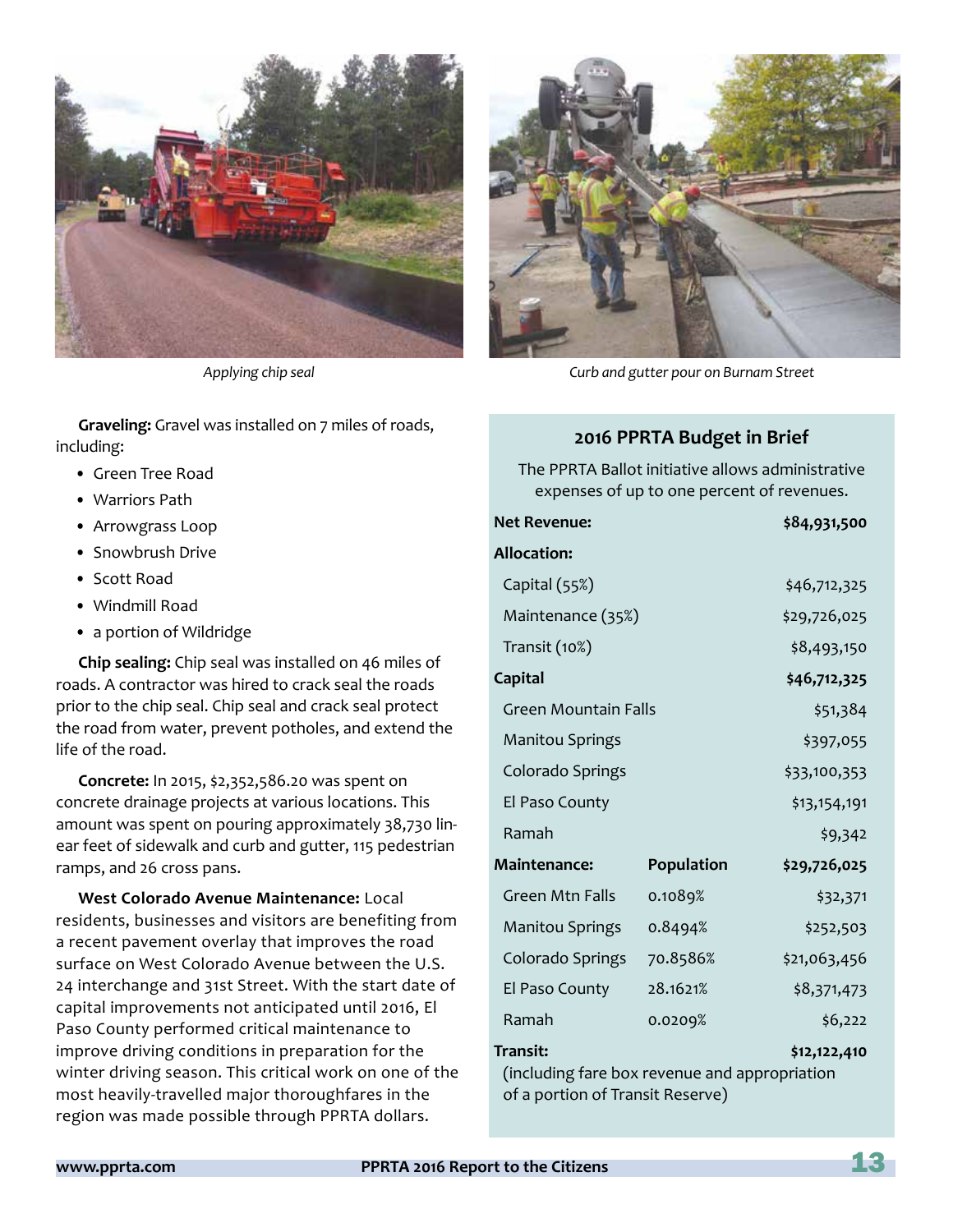### MANITOU SPRINGS

### **CAPITAL PROJECTS**

### **Manitou Avenue Improvements**

PPRTA funds will match another grant to fund engineering and design on the Manitou Avenue West End Pedestrian and Drainage Improvements project. This project is estimated to cost \$4,250,000.

### **Transit Shuttle Parking**

In October 2015, the city entered into a contract to purchase property for a transit shuttle and surface or structure parking, located at 10 Old Man's Trail within the City of Manitou Springs. The property is adjacent to the pick-up/drop off location for the city's free shuttle program. Budget: \$300,000 for a down payment and \$3,209 for closing costs.



*Manitou Springs shuttle*

### **MAINTENANCE PROJECTS**

Work began on an overlay project that involves seven streets for a total cost of \$216,760.

# GREEN MOUNTAIN FALLS

Maintaining safe roads is a top priority for the Green Mountain Falls public works department. With so many variations of pitches and grades, roads must have sufficient amounts of road base, and the town needs proper chemicals to help keep the roads in good driving condition during the winter.



*Motor grader used for road maintenance*

During the 2015 season, the town learned from and improved upon past practices. With the funds we received from PPRTA, we were able to purchase road base and chemicals to treat gravel roads, to buy fuel to operate our road equipment, and to make timely repairs to equipment.

### RAMAH

The Town of Ramah did a large street repair project throughout the town in 2015, which was necessary before starting a large chip and seal project that is scheduled for 2016. PPRTA funds allowed the town to make these much-needed large repairs to all our streets. With continued funding from PPRTA, the town will be able to ensure safe and reliable streets for the entire town.

### **Make your voice heard!**

All monthly PPRTA meetings offer an opportunity for public comment.

### **PPRTA Board of Directors**

Second Wednesday of every month 1:30 pm

### **PPRTA Citizen Advisory Committee** First Wednesday of every month

1:30 pm at the

**Pikes Peak Area Council of Governments** 14 S. Chestnut St. Colorado Springs, CO 80905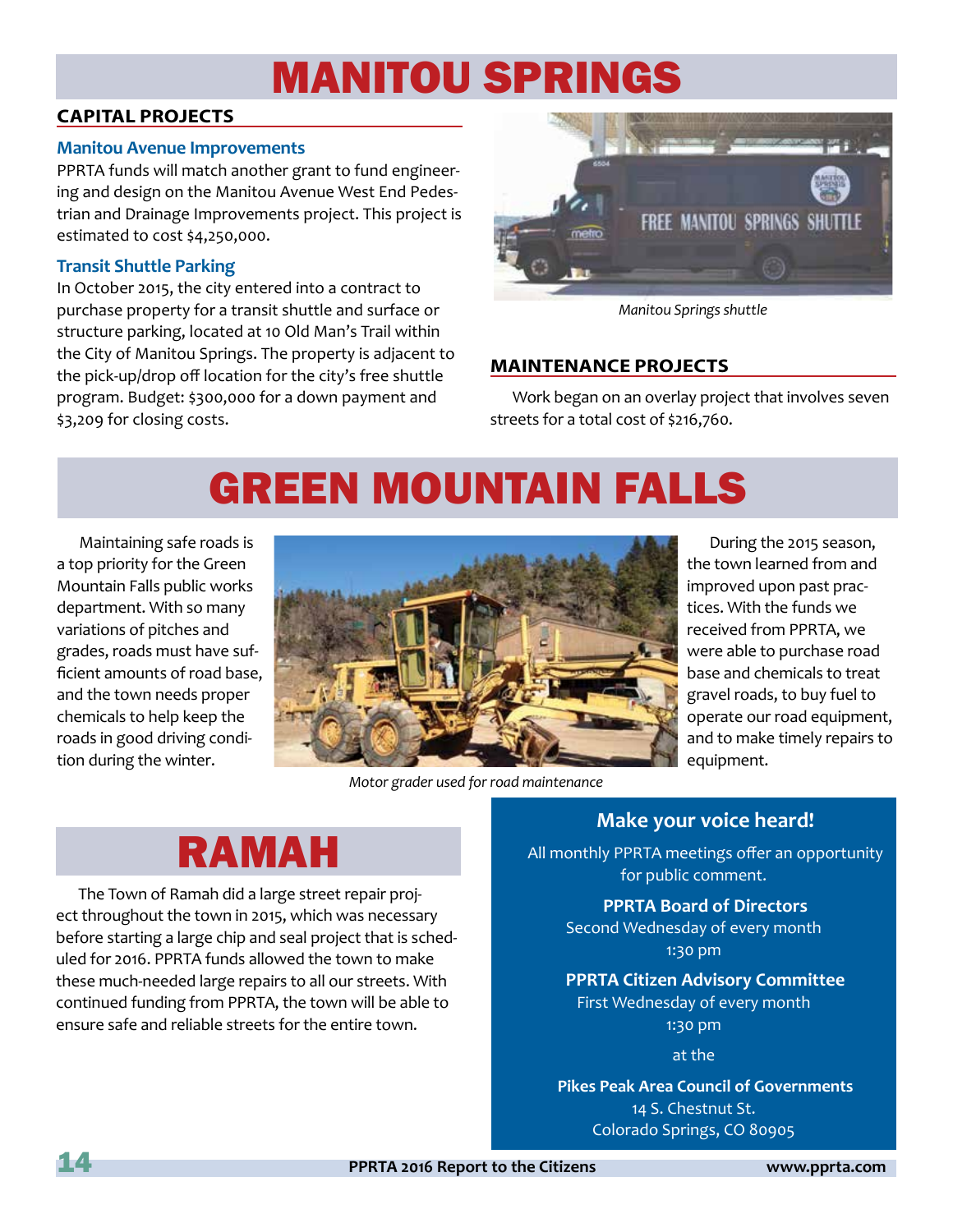# MOUNTAIN METRO TRANSIT

Using PPRTA funding, Mountain Metropolitan Transit improved its local fixed-route transit service and ADA paratransit service deliveries, and increased the funding for specialized transportation service for elderly and disabled customers. MMT has also completed several major capital projects, including fleet replacement, IT improvements, and ADA accessibility improvements at bus stops with assistance from the PPRTA.

### **2015 accomplishments**

• MMT continues to enhance its fixed-route transit service by increasing frequency, improving on-time performance, adding weekday evening and week-



*New 35-foot and 29-foot buses*

end service, and improving access to high-employment corridors.

- MMT provided more than 3 million fixed-route transit trips to the community in 2015. Fixed-route ridership has not topped 3 million since 2009.
- We won the American Public Transportation Association's 2015 Annual AdWheel first-place award for MMT's Ride Metro - General Ridership Ad Series.
- Twenty-five percent of MMT's Federal Transit Administration-funded contracts issued in 2015 were awarded to disadvantaged business enterprises. This exceeded the FTA-approved 6 percent goal.
- MMT operated the Manitou Springs Summer Shuttle service with a record-high ridership of more than 115,000, up nearly 28 percent from 2014.
- New ticket vending machines were installed at the Citadel Mall transfer center, the Pikes Peak Community College transfer station, and Voyager Parkway transfer center, giving our customers more options to purchase fare instruments and speeding up the boarding process.

### **Citizen Advisory Committee Members**

### **GOVERNMENT ENTITY MEMBERS**

Rick Hoover, Colorado Springs Citizens Transportation Advisory Board (CTAB)

Jim Egbert, Colorado Springs CTAB, 2nd Vice Chair

Steve Murray, Colorado Springs CTAB

Ed Dills, El Paso County Highway Advisory Committee (HAC)

Richard Williams, El Paso County HAC, 1st Vice Chair

Joan Lucia-Treese, El Paso County HAC

Amy Filipiak, City of Manitou Springs

Michael Cullinane, Town of Green Mountain Falls

Jonathan Dooley, Town of Green Mountain Falls

Cindy Tompkins, Town of Ramah

**REGULAR AT-LARGE MEMBERS** Jim Godfrey, Chair Tom Vierzba Jim Null Karla Heard-Price Brian Wess **ALTERNATE AT-LARGE MEMBERS** Tom Rogers Jake Michel Gene Bray David Chestnutt